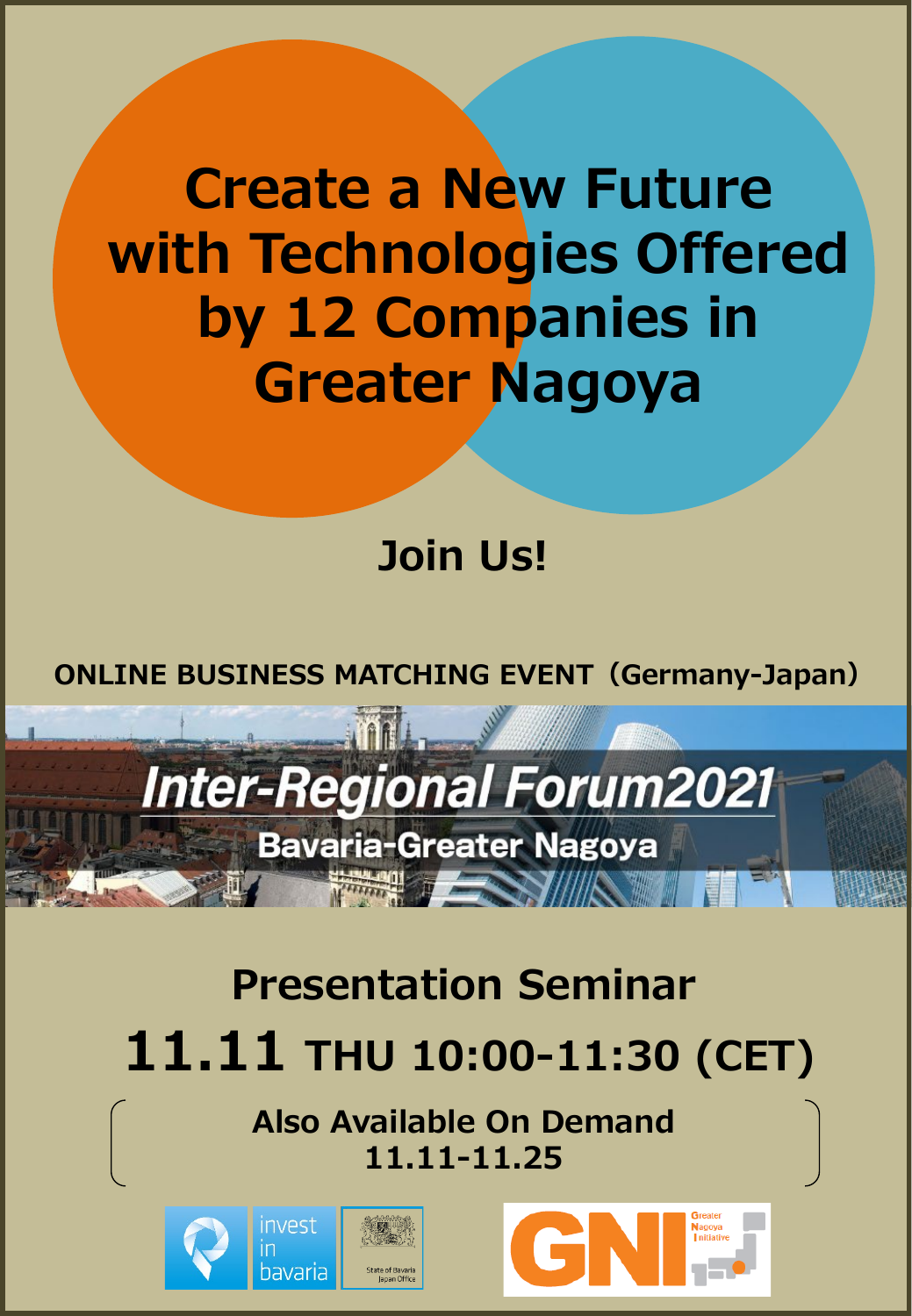Invest in Bavaria Tokyo Office and the Greater Nagoya Initiative Center are organizing an online business matching event, "Inter-Regional Forum 2021 (Bavaria - Greater Nagoya)." The Forum will start with a recorded Presentation Seminar introducing Greater Nagoya and its companies with advanced technologies in automotive, machinery, aerospace and medical manufacturing, followed by Business Matching Meetings. We are inviting Bavarian companies to join this event.

### **Introducing Greater Nagoya and its Companies(11/11 10:00- )**

#### **【Recorded Seminar】**

#### **■Introduction of Greater Nagoya**

Mr. Y. Katagiri, Director of International Affairs, Chubu Bureau of Economy, Trade & Industry - *Business Advantages of Greater Nagoya, a World Leading Manufacturing Center*

#### **■Presentations from Companies in Greater Nagoya**

| ABEX co. Ltd.                                                                                                                                                                                                                                                                                                                                 |                                                                    | INAC Co. Ltd.           | Nippon Kouatsu Electric Co., Ltd.<br>UNITECHNOLOGY Co., Ltd. |  |
|-----------------------------------------------------------------------------------------------------------------------------------------------------------------------------------------------------------------------------------------------------------------------------------------------------------------------------------------------|--------------------------------------------------------------------|-------------------------|--------------------------------------------------------------|--|
| ASIA CREATE CO., LTD.                                                                                                                                                                                                                                                                                                                         |                                                                    | KOYO HIGH PRECISION     | <b>Ohori Grinding Company</b>                                |  |
| Azumi Techno Co., Ltd.                                                                                                                                                                                                                                                                                                                        |                                                                    | NAGOYA LUMBER CO., LTD. | TOYOTEC Co., Ltd.                                            |  |
| FUJI SEISAKUSHO CO., LTD.                                                                                                                                                                                                                                                                                                                     |                                                                    | NIDEK CO., LTD.         | Yamada Manufacturing Co., Ltd.                               |  |
| YouTubeLIVE (11.11-11.25 Available on Demand)<br>[Online]<br>[Language] English (or Japanese with English subtitles)<br><b>View FREE from</b><br><b>[Audience]</b> About 100 <register (tue.)="" 9="" by="" nov.=""><br/><b>YouTube LIVE</b><br/>[Fee]<br/>Free<br/>Check the URL below and Register! (Pre-Registration required.)</register> |                                                                    |                         |                                                              |  |
| 【To Join:】                                                                                                                                                                                                                                                                                                                                    | http://greaternagoya.org/en/bavaria-greater_nagoya/greater_nagoya/ |                         |                                                              |  |

Greater Nagoya Initiative Committee will manage and protect all personal information in accordance with its Privacy Policy. The information received will only be used for registration and future notifications related to Inter-Regional Forum 2021.

## **Online Business Matching Meetings (to be held early December)**

Bavarian companies can apply for one-on-one online meetings with any of the 12 Greater Nagoya companies introduced in the Seminar. Register to obtain further details.

**【Requisite】** A company/sales office/branch office/factory etc. must be located in Bavaria.

- Applications will be accepted from Nov.11 [http://greaternagoya.org/en/bavaria-greater\\_nagoya/greater\\_nagoya/](http://greaternagoya.org/en/bavaria-greater_nagoya/greater_nagoya/) **【To Apply:】**
- **【We offer:】** Arrangement of online meetings with interpreters.

Meeting arrangements will be notified via German Chamber of Commerce and Industry in Japan.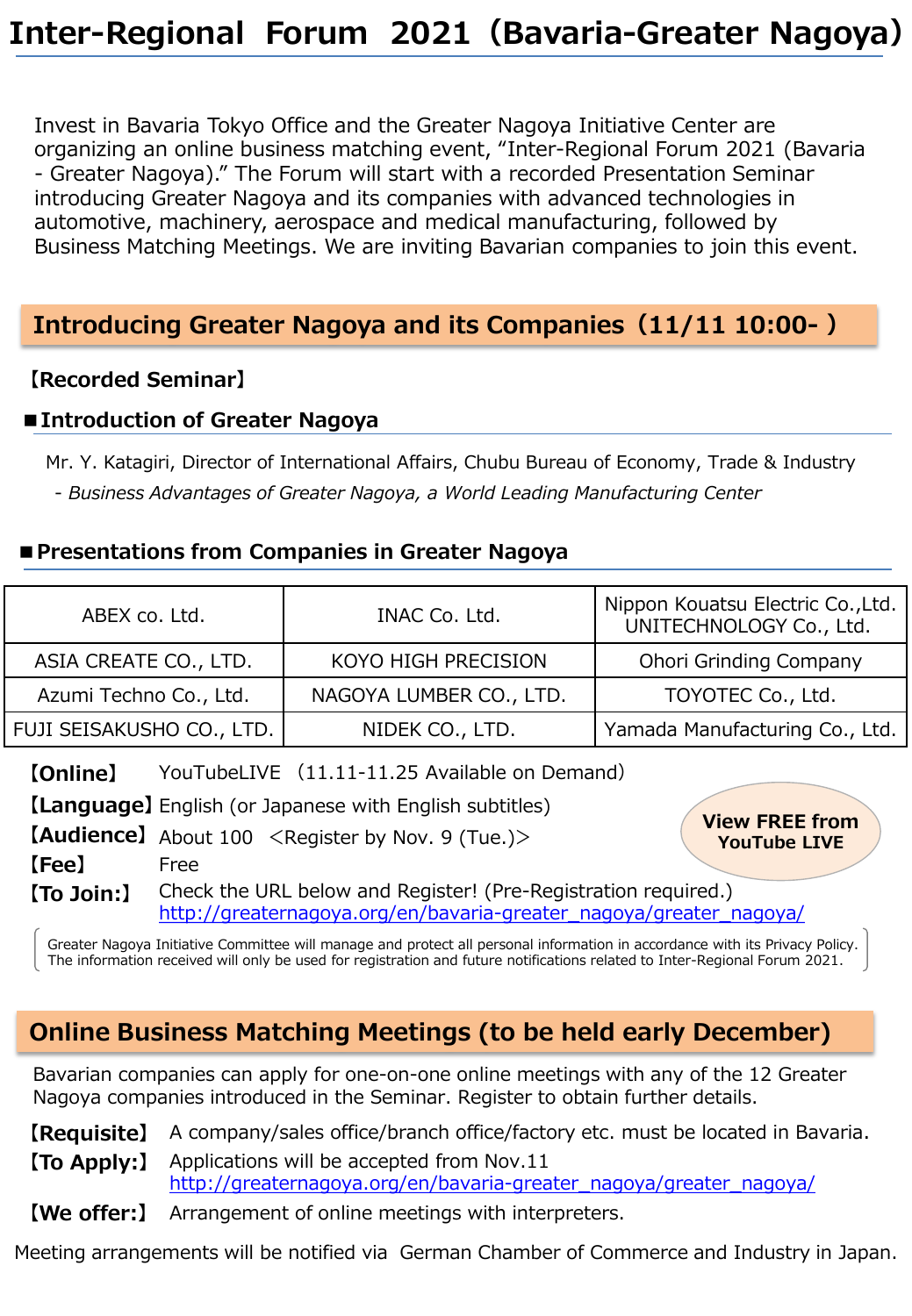### **Details of Presentation Seminar**

#### **■Introduction of Greater Nagoya**

Mr. Y. Katagiri, Director of International Affairs, Chubu Bureau of Economy, Trade & Industry - *Business Advantages of Greater Nagoya, a World Leading Manufacturing Center*

Greater Nagoya is home to world-leading global companies and smaller companies boasting cutting edge technologies. Find out the advantages and support we offer for you to start business with companies in Greater Nagoya.

#### **■Presentations from Companies in Greater Nagoya**

| Company                                                      | Technology & Product Outline                                                                                                                                                                                                                                                                                                                                           |
|--------------------------------------------------------------|------------------------------------------------------------------------------------------------------------------------------------------------------------------------------------------------------------------------------------------------------------------------------------------------------------------------------------------------------------------------|
| ABEX co. Ltd.                                                | Produces and sells "GLACERA", a lightweight, porous & foamed<br>inorganic material made from glass waste. GLACERA can be used as<br>industrial material or for construction, farming, deodorization and<br>water purification, etc.                                                                                                                                    |
| ASIA CREATE CO., LTD.                                        | Develops and sells "Safety Simulators" i.e., training machines to<br>predict risks and prevent occupational hazards. Provides training<br>packages including hardware (simulators), software (instruction<br>know-how) and instructor training.                                                                                                                        |
| Azumi Techno Co., Ltd.                                       | Manufactures highly precise mold components and custom-made<br>prototypes for research laboratories etc. Excels in high-precision<br>machining at um level. Particularly known for machining in high-<br>precision, highly complex and intricate profiles in components for<br>molds, devices and medical & pharmaceutical equipment.                                  |
| FUJI SEISAKUSHO CO., LTD.                                    | Manufactures stamped bearings used in conveyor rollers and castors<br>for material handling and for automotive applications. The coherent<br>production system can achieve lower cost and faster delivery<br>compared to larger manufacturers. Ensures good quality products<br>through automation, high quality control and continuous<br>improvements in production. |
| INAC Co. Ltd.                                                | Has all the processes to create a development prototype, from<br>cutting, 3D printing, simple molding by vacuum casting to painting<br>and aluminum vapor deposition plating etc. Excels in processing<br>transparent resin. Can create from just one product.                                                                                                         |
| KOYO HIGH PRECISION                                          | Has skill to machine difficult-to-cut materials, combines various<br>processes to offer complete products. Works with high melting point<br>and high nickel materials and precious metals that are difficult to<br>machine and can achieve high precision $(\pm 3$ microns), intricate and<br>complex profiles in volume (from 100 to 1,000,000 pieces.)               |
| NAGOYA LUMBER CO., LTD.                                      | Has technology to compress, harden and process wood using just<br>water, heat and pressing force. LIGNOFLEX®, their compressed<br>wood product with added flexibility, can be bent in the direction of<br>the grain and fixated by heat.                                                                                                                               |
| NIDEK CO., LTD.                                              | Designs and creates coatings according to customer requirements,<br>e.g., anti-reflection coatings that reduces light reflection while<br>achieving high transmittance; and special coatings that can<br>transmit/reflect specific wavelengths. Also offers functional<br>antifouling hard coating agents for specific applications.                                   |
| Nippon Kouatsu Electric Co., Ltd.<br>UNITECHNOLOGY Co., Ltd. | Develops and manufacturers non-destructive magnetic inspection<br>devices for spot welding. Does not require gels as one does in<br>ultrasonic systems (no risk of residual gel), and this handy-sized<br>mobile device can determine nugget growths without changing or<br>installing large equipment into a running production line.                                 |